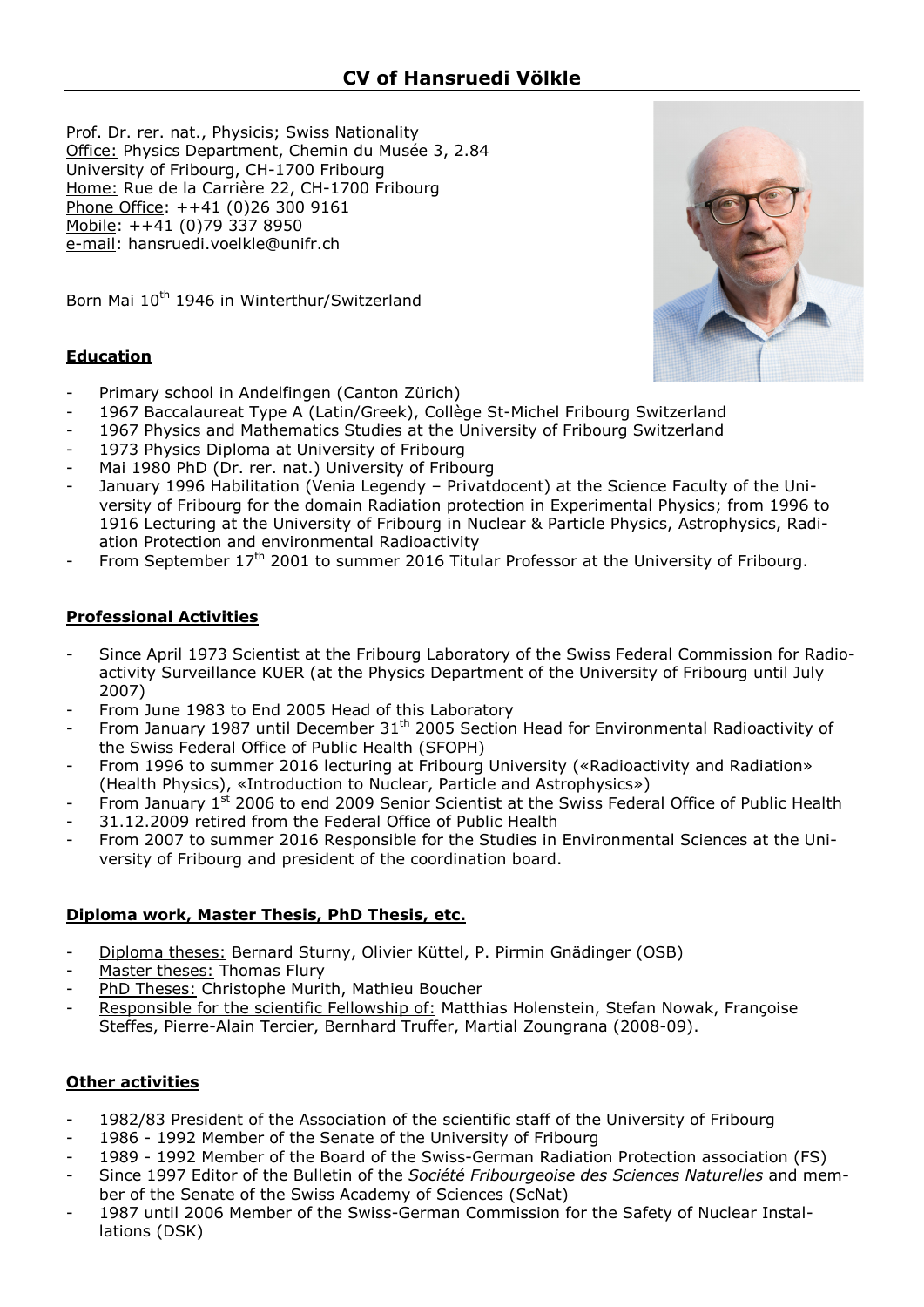- 2002 until 2005 Member of the Swiss-French Commission for the Safety of Nuclear Installations (CFS)
- 2006 summer 2010: President of the *Société Fribourgeoise des Sciences Naturelles* FNG/SFSN (Member of the Swiss Academy of Sciences ScNat)
- Since Mai 2007 Member of the Editorial Board of the scientific Journal *«Strahlenschutzpraxis»* and *«International Journal of Low Radiation»*,
- From Fall 2007 to 2016 President of the Board for Environmental Sciences and Member of the Science Faculty Council of the University of Fribourg
- From 2005 to 2011 Expert for the final examinations at the Preparatory Courses for university studies in Switzerland (VKHS) for foreign students
- Scientific Advisor in Radiation protection and nuclear safety of the *"Organisation de Catastrophe du Canton de Fribourg"* ORCAF
- 2012-2014 Member of the Team Masterplan 2030, Faculty of Science, University of Fribourg

## **Membership**

- *Swiss Physical Society* (SPG)
- *Société Fribourgeoise des Sciences Naturelles* (SFSN/FNG)
- Swiss Society for Radiation Biology and Medical Physics (SGSMP)
- Swiss-German Radiation Protection association (FS: Fachverband für Strahlenschutz) and member of the editorial board of the Journal «StrahlenschutzPraxis».

### **Member of organization and/or of the program comities of the scientific congresses:**

- **Visby/Gotland** (S) (S) 1989: Annual Conference of the Swiss-German Radiation Protection association (*Fachverband für Strahlenschutz*)
- **Rügen** (D) 1993: Annual Conference of the Swiss-German Radiation Protection association (*Fachverband für Strahlenschutz*)
- **Lindau** (D) 1998: Annual Conference of the Swiss-German Radiation Protection association (*Fachverband für Strahlenschutz*)
- **Fribourg** 2003: Annual Meeting of the Swiss Academy of Sciences
- **Berlin** 1991: Radon-Seminary of the Swiss-German Radiation Protection association (*Fachverband für Strahlenschutz*)
- **Fribourg** 1992: Joint Meeting of the Swiss-German Radiation Protection association (*Fachverband für Strahlenschutz*) and the French Radiation Protection Association (SFRP)
- **Fribourg** 1996: Organization of a Seminary on «40 years of radioactivity monitoring in Switzerland»
- **Fribourg** 2001: «RADAIR»-Seminary of the SFOPH
- **Borkum** (D) 2010: Annual Conference of the Swiss-German Radiation Protection association (*Fachverband für Strahlenschutz*).

## **Publications:**

- Author and/or co-author of some 150 papers and scientific reports, mainly in the domain of radiation protection, of environmental radioactivity, of measurement techniques, of ionizing radiation and of natural and artificial radioactivity and cosmic radiation.
- 1973 to 2007 (Co-) Editor, Author and co-author of the annual reports on environmental radioactivity and radiation exposure of the population of the *Swiss Federal Commission on Environmental Radioactivity* (KUER) and the *Swiss Federal Office of Public Health* (SFOPH/BAG).

Fribourg, October 2018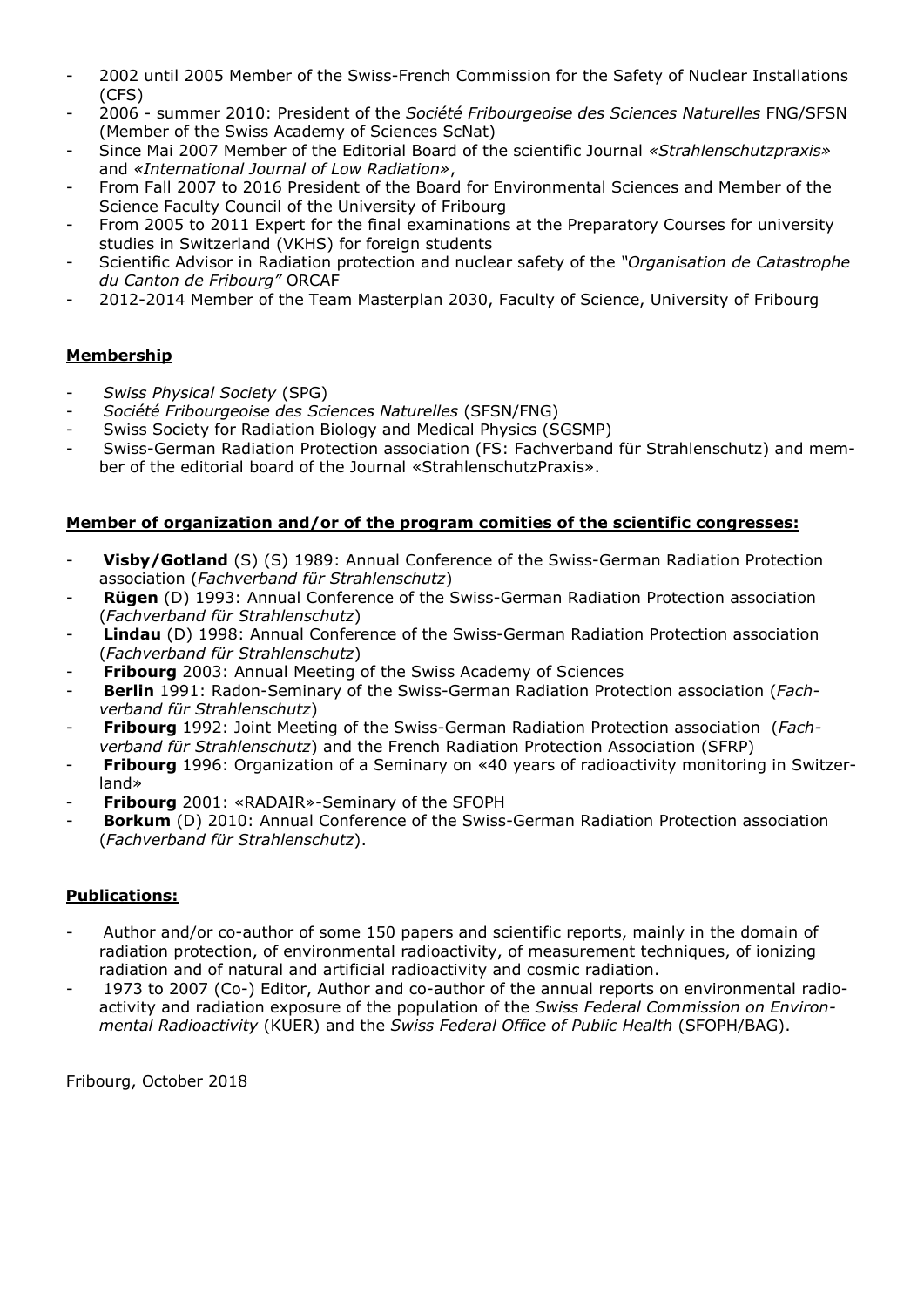# **Publication list of Hansruedi Völkle (January 2016)**

# **Publications**

1) H. Völkle, L. Ribordy, J. Halter, O. Huber und P. Winiger: *Alpha-Spektroskopie mit Gitterionisationskammer.* Helv. Phys. Acta, 47 (1974) 97-105.

2) J. Halter, B. Michaud und H. Völkle: *Cs-137 in Milch und im menschlichen Körper.* Bull. Soc. Fri. Sc. Nat. 65/1 (1976) 6-17.

3) O. Huber und H. Völkle: *Radioaktivitätsüberwachung in der Biosphäre - Schutzmassnahmen bei gefährlich erhöhter Radioaktivität*. In: Collegium Generale der Universität Bern: Probleme der Energieversorgung. Juni 1976, Proceedings p.166-199.

4) H. Völkle und J. Czarnecki: *Kontinuierliche Messung der Dosisleistung aus der Abluftfahne eines Kernkraftwerkes*. Jahrestagung des Fachverband für Strahlenschutz, Norderney/D, 2.-6. Oktober 1976, Proceedings p.115-134.

5) G. J. Schriber, H. Völkle, H. H. Loosli, H. Oeschger: *Plume diffusion over hilly terrain.* European Nuclear Conference, 6.-11.5.1979, Hamburg, Proceedings.

6) J. Czarnecki, H. Völkle und W. Görlich: *Environmental Radioactivity Measurements in Switzerland*. Environment International, 3 (1980) 401-407.

7) J. Czarnecki, H. Völkle und S. Prêtre: *Detection of Low-Level Environmental Exposure Rates due to Noble Gas Releases from the Mühleberg Nuclear Power Plant*. 5th Int. Congress of IRPA, Jerusalem 9.- 14. März 1980, Proceedings p. 75-78.

8) H. Völkle, J. Halter , O. Huber und B. Michaud: *Umgebungsüberwachung von Kernkraftwerken*. Methoden und Resultate. SVA-Vertiefungskurs: Strahlenschutz bei Planung, Betrieb und Unterhalt von Kernkraftwerken. 24.-26. März 1981, Brugg, Proceedings p. 2.3/1 - 2.3/20.

9) J. Halter, O. Huber, B. Michaud, H. Völkle, J. Czarnecki und J.-J. Geering: *Die Überwachung der Radioaktivität in der Schweiz.* Jahrestagung des Fachverband für Strahlenschutz, Lausanne 30. September -2. Oktober 1981, Proceedings p. 377-388.

10) J. Czarnecki, M. Baggenstoss, J. Schuler und H. Völkle: *Eine Methode zur Auswertung von Messresultaten der Umgebungsüberwachung von Kernkraftwerken mit Thermolumineszenzdosimetern*. Jahrestagung des Fachverband für Strahlenschutz, Lausanne, 30. September -2. Oktober 1981, Proceedings p. 331-338.

11) H. Völkle: *Zur Strahlenbelastung durch Zigarettenrauchen*. Wissenschaftliche Tagung der Schweizerischen Gesellschaft für Strahlenbiologie und Strahlenphysik (SGSMP), Zürich 16.-17. Oktober 1981, Proceedings p. 66-83.

12) J. Czarnecki und H. Völkle: *Zur Interpretation von TLD-Messwerten der Umgebungsüberwachung von Kernkraftwerken*. Fachgespräch: «*Überwachung der Umweltradioaktivät»*, München 10.-12. März 1981, Proceedings p. 238-254.

13) H. Völkle und J. Czarnecki: *Determination of Preoperational Background Parameters in the Vicinity of Swiss Nuclear Power Plants*. 3th International Symposium on Radiological Protection Inverness/Scotland, 6.-11. Juni 1982, Proceedings p. 93-98.

14) H. Völkle: *Zur Anwendung der Strahlenschutzrichtwerte nach ICRP-30: Ein Vergleich mit den entsprechenden Werten der Schweizerischen Strahlenschutzverordnung*. Bulletin der Schweiz. Gesellschaft für Strahlenbiologie und Strahlenphysik (SGSMP), Dezember 1982, p.20-26.

15) H. Völkle, H.G. Barz und A. Hefner: *Immissionsmesstechnik: Stand, Erfahrungen und Tendenzen.* Grundsatzreferat an der 16. Jahrestagung des Fachverband für Strahlenschutz 19.-22. Oktober 1982 in München, Proceedings p. 325-334.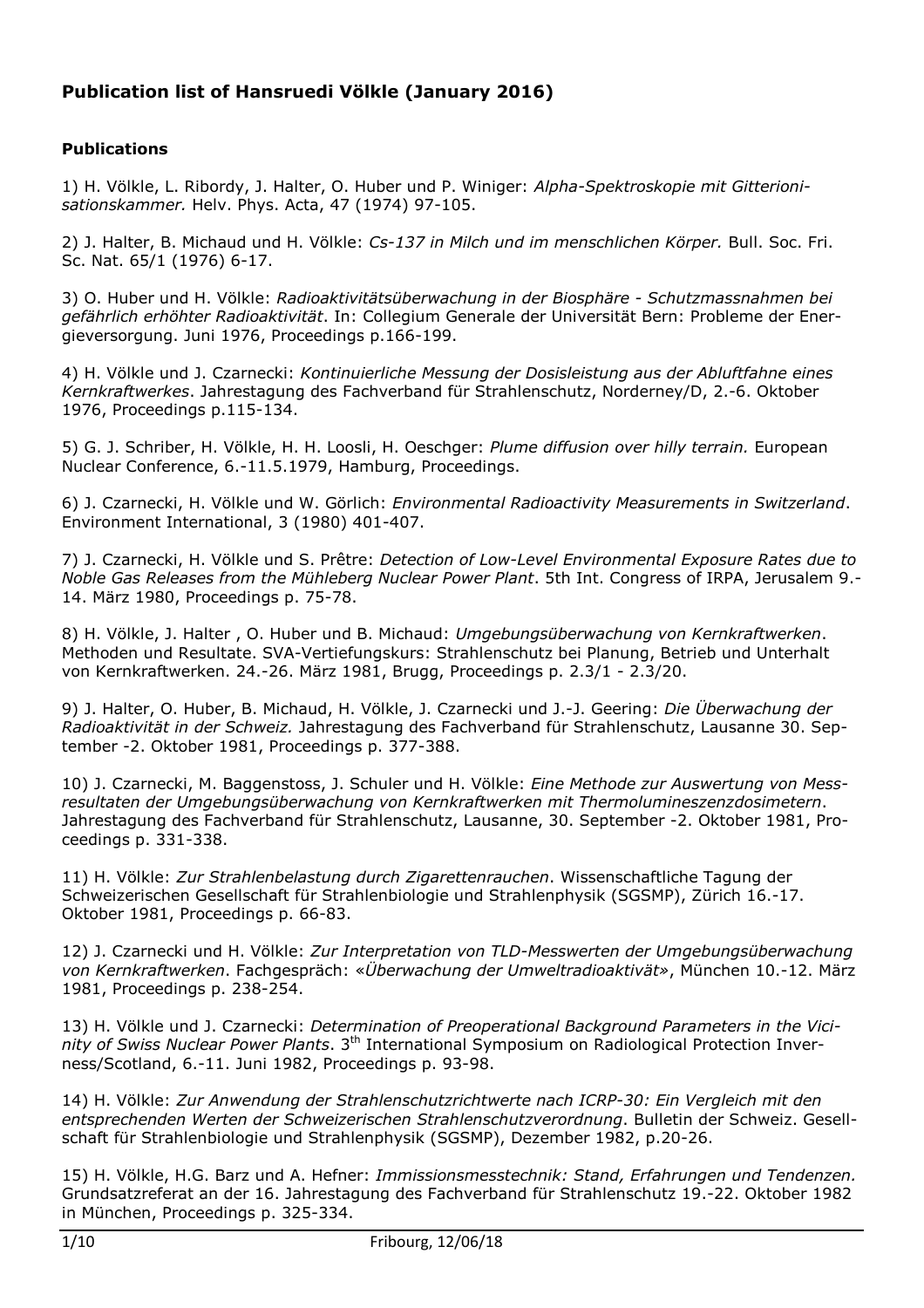16) H. Völkle: *Zur Darstellung und Behandlung von Messwerten nahe an oder unter der Nachweisgrenze*. Jahrestagung des Fachverband für Strahlenschutz 19.-22. Oktober 1982 in München, Proceedings p. 495-498.

17) J. Czarnecki, H. Völkle, M. Baggenstos und J. Schuler: *Die Bestimmung von Nettodosen in der Umgebung von Kernkraftwerken mit Hilfe von Thermolumineszenzdosimetern: Auswerteverfahren und erreichbare Nachweisgrenzen*. Jahrestagung des Fachverband für Strahlenschutz 19.-22. Oktober 1982 in München, Proceedings p. 349-352.

18) O. Huber und H. Völkle: *Radioaktivitätsüberwachung und Schutz der Bevölkerung bei Kernkraftwerkunfällen in der Schweiz*. Bull. Société Fribourgeoise des Sciences Naturelles Vol. 71/2 (1982) 32- 54.

19) H. Völkle und J. Czarnecki: *Ein Vergleich zwischen konservativen und realistischen Dosisabschätzungen für die Umgebungsbevölkerung von Kernkraftwerken*. 6th IRPA-Kongress, 7.-12. Mai 1984 Berlin, Proceedings p. 533-538.

20) J. Czarnecki und H. Völkle: *Improvement of the Quality Assurance Programme by Correlation of the Long Therm Measurements*. Nucl. Instr. & Meth. (Physics), 223 (1984) 481-486.

21) H. Völkle und O. Huber: *Die Überwachung der Radioaktivität in der Schweiz durch die KUER*. Frühjahrestagung der SPG in Fribourg 28./29.3.1985. Helv. Phys. Acta 58 (1985) 839-842.

22) C. Murith, H. Völkle und O. Huber: *Spectrométrie gamm "in-situ" autour des centrales nucléaires*. Frühjahrestagung der SPG in Fribourg 28./29.3.1985. Helv. Phys. Acta 58 (1985) 843-846.

23) H. Völkle: *Zur Strahlenexposition der Bevölkerung durch den radioaktiven Ausfall der Kernwaffenversuche der 50er- und 60er-Jahre*. 18. Jahrestagung des Fachverband für Strahlenschutz an Bord der FINNJET (Travemünde-Helsinki), 8.-10. Oktober 1985, Proceedings p. 617-632.

24) J. Czarnecki, U. Weidmann und H. Völkle: *Erfahrungen mit der Verwendung der Methode der ortsspezifischen Parameter in der TLD-Umgebungsdosimetrie*. 18. Jahrestagung des Fachverband für Strahlenschutz am Bord der FINNJET (Travemünde-Helsinki) 8.-10. Oktober 1985, Proceedings p. 382-401.

25) J. Czarnecki, U .Weidmann und H. Völkle: *Korrekturfaktoren bei der TLD-Umgebungsdosimetrie*. 18. Jahrestagung des Fachverband für Strahlenschutz an Bord der FINNJET (Travemünde-Helsinki) 8.-10. Oktober 1985, Proceedings p. 402-409.

26) C. Murith, H. Völkle und O. Huber: *Radioactivity Measurements in the Vicinity of Swiss Nuclear Power Plants*. Nucl. Instr. & Meth. in Physics Research A243 (1986) p. 549-560.

27) H. Völkle und C. Murith: *Die Radioaktivität des Erdbodens*. THEMA Nr. 1 "BODEN", Januar 1986, p. 39 ff. (Deutsch und Französisch).

28) O. Huber und H. Völkle: *Ergebnisse der Radioaktivitätsüberwachung in der Schweiz und Schutz der Bevölkerung bei einer Gefährdung durch Radioaktivität.* In: Fachgespräch Nr. 6 über die Überwachung der Umweltradioaktivität, 15.-17.4.1986 in Karlsruhe, Proceedings p. 11-51.

29) M. Winter, H. Völkle, J. Narrog, P. Meyer und K. Kirchhoff: *Die Radioaktivität in der Bundesrepublik Deutschland und in der Schweiz nach dem Reaktorunfall in Tschernobyl*. Jahrestagung des Fachverband für Strahlenschutz im Oktober 1986 in Salzburg. Proceedings p. 729-734.

30) M. Winter, H. Völkle, J. Narrog, P. Meyer, K. Kirchhoff: *Radioactivity in the Federal Republic of Germany and in Switzerland after the Reactor Accident at Chernobyl*. Fachverband für Strahlenschutz FS-86-39-AKU/e, März 1987.

31) A. Neu, L. Goll, H. Völkle und M. Winter: *Strontiummessergebnisse aus der Bundesrepublik Deutschland und aus der Schweiz nach dem Reaktorunfall in Tschernobyl*. Fachverband für Strahlenschutz, FS-87-43-AKU, Oktober 1987.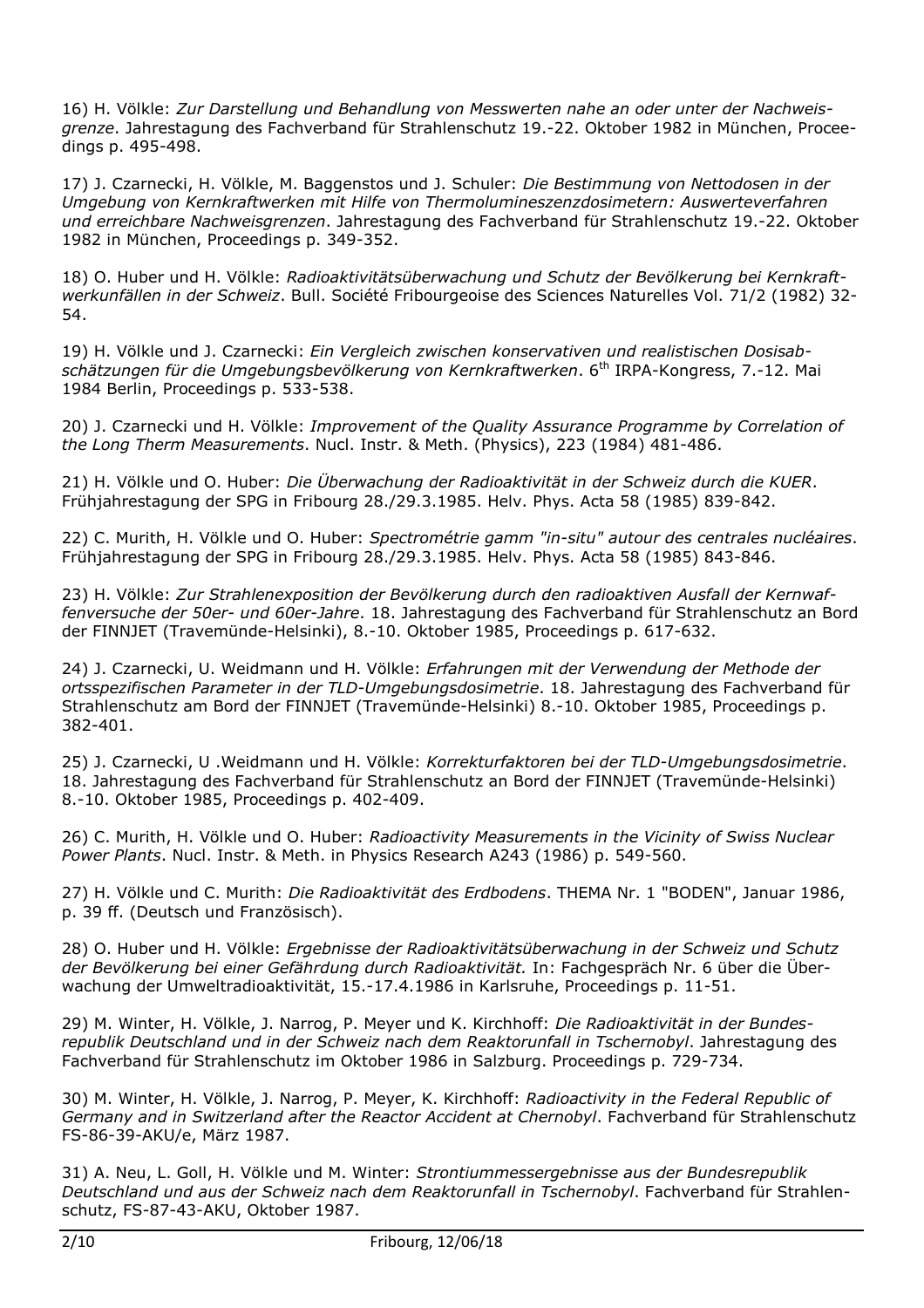32) C. Wernli, H. Völkle, W. Görlich: *Methoden und Probleme der Strahlenmesstechnik*. Tschernobyl-Symposium 20.-22.10.1986, Inselspital, Universität Bern, Proceedings p. 54-63.

33) W. Weiss, H. Stockburger, H. Sartorius, A. Sittkus, H.K. Rath, H. Loosli, H. Völkle, K. Rozanski: *Der Einfluss von Transport-, Mischungs- und Depositionsvorgängen auf die Aktivitätskonzentration gas- und aerosolsförmiger Radionuklide der bodennahen Luft in Europa.* Tschernobyl-Symposium 20.- 22.10.1986, Inselspital, Universität Bern, Proceedings p. 32-53.

34) H. Völkle, L. Baeriswyl, G. Ferreri, M. Gobet, A. Gurtner, C. Murith, St. Nowak, L. Ribordy, H. Surbeck, F. Wicht, S. Bollhalder, K. Farrenkothen, A. Lück, P. H. Santschi, C. Weber: *Radioaktivität in Luftfilter- und Niederschlagsproben und Ablagerungen auf dem Gras*. Tschernobyl-Symposium 20.- 22.10.1986, Inselspital, Universität Bern, Proceedings p. 72-83.

35) C. Murith, H. Völkle, H. Surbeck, L. Baeriswyl, G. Ferreri, M. Gobet, A. Gurtner, L. Ribordy, F. Wicht: *Composition de la radioactivité déposée en Suisse à la suite de l'accident de Tchernobyl et l'exposition qui en résulte pour le public*. Tschernobyl-Symposium 20.-22.10.1986, Inselspital, Universität Bern, Proceedings p. 84-92.

36) F. Byrde, M. Meyer, J. Sörensen, E. Schmid und H. Völkle: *Mesure d'aérosols à la suite de l'accident du réacteur de Tchernobyl et leur interprétation*. Tschernobyl-Symposium 20.-22.10.1986, Inselspital, Universität Bern, Proceedings p. 150-175.

37) H. Surbeck, L. Baeriswyl, G. Ferreri, M. Gobet, A. Gurtner, C. Murith, L. Ribordy, H. Völkle und F. Wicht: *Alter, neuer und neuester Fallout im Boden der Schweiz*. Tschernobyl-Symposium 20.- 22.10.1986, Inselspital, Universität Bern, Proceedings p. 249-255.

38) P.H. Santschi, S. Bollhalder, M. Camani, K. Farrenkothen, W. Görlich, S. Häsler, H. Heiz, A. Lück, Ch. Schuler, M. Sturm, H. Völkle, C. Weber und S. Zingg: *Radionuklide des Tschernbyl-Fallouts in natürlichen Gewässern: Auswasch-, Verdünnungs-, Eliminierungs- und Anreicherungsprozesse*. Tschernobyl-Symposium 20.-22.10.1986, Inselspital, Universität Bern, Proceedings p. 323-338.

39) H. Surbeck, L. Baeriswyl, G. Ferreri, M. Gobet, A. Gurtner, C. Murith, L. Ribordy, H. Völkle, F. Wicht: *Verlauf der Cs-137-, Cs-134- und I-131-Aktivität auf dem Gras und in der Milch am Beispiel eines Einzelhofes*. Tschernobyl-Symposium 20.-22.10.1986, Inselspital, Universität Bern, Proceedings p. 411-413.

40) H. Völkle, L. Baeriswyl, G. Ferreri, M. Gobet, A. Gurtner, C. Murith, St. Nowak, L. Ribordy, H. Surbeck, F. Wicht, R. Daccord, H. Schneeberger, T. Vanzetti: *Messung von radioaktivem Caesium in lebenden Schafen.* Tschernobyl-Symposium 20.-22.10.1986, Inselspital, Universität Bern, Proceedings p. 424-436.

41) A. Herrmann, M. R. Schüpbach, W. Görlich und H. Völkle: *Zur Verseuchung der Honige*. Tschernobyl-Symposium 20.-22.10.1986, Inselspital, Universität Bern, Proceedings p. 482-487.

42) A. Herrmann, M. R. Schüpbach, W. Görlich und H. Völkle: *Kräuter, Kräutertee und Pilze*. Tschernobyl-Symposium 20.-22.10.1986, Inselspital, Universität Bern, Proceedings p. 487-494.

43) H. Völkle, H. Surbeck, C. Murith: *Radioaktivität in Lebensmitteln in der Schweiz nach dem Reaktorunfall Tschernobyl*. Deutsche Gesellschaft für Qualitätsforschung: XXIII. Vortragstagung: *2 Jahre nach Tschernobyl - Auswirkungen und Folgen für die Qualität pflanzlicher Nahrungs- und Futtermittel*. 21.-22.3.1988, Karlsruhe. Proceedings p. 181-198.

44) P. Mullis, H. Völkle, V. Sigrist und K. Zuppinger: *Comparison of fructosamine and glycated haemoglobin in chlidren with type 1 (insulin-dependent) diabetes mellitus*. Diabetologia 31 (1988) 351-354.

45) H. Surbeck und H. Völkle: *Radionuclide Content vs. Grain Size in Soil Samples*. 5th Symposium on Radiochemical Analysis. 1.-3.10.1986, Harwell/UK. The Sicence of total Environment 69 (1988) 379-389.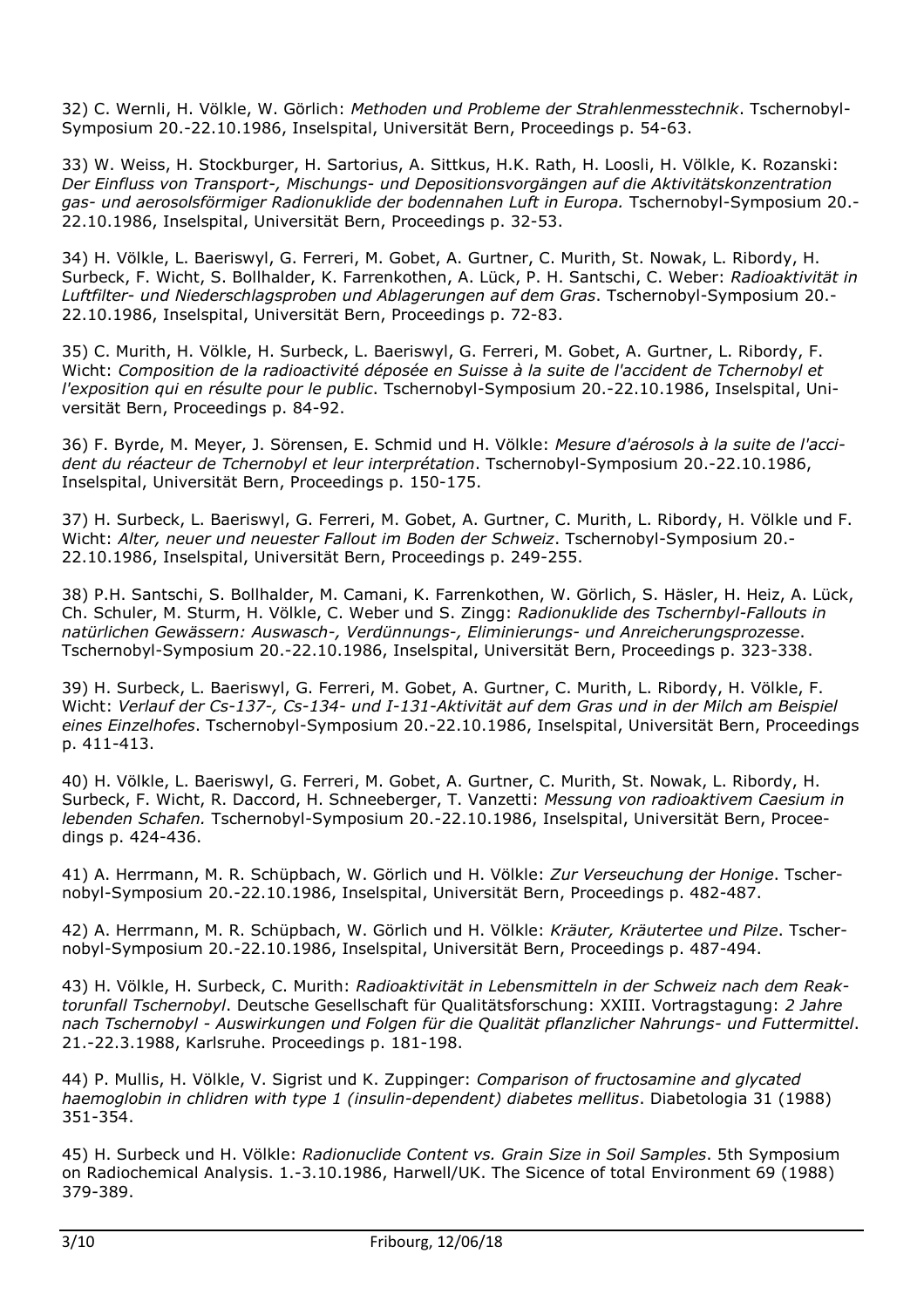46) Ch. Murith, L. Ribordy, H. Surbeck, H. Völkle, J. Czarnecki und J. Schuler: *Environmental in-situ Gamma-Spectrometry in Switzerland*. Environment International, 14 (1988) 353-361.

47) H. Völkle, C. Murith und H. Surbeck: *Fallout from Atmospheric Bomb Tests and Releases from Nuclear Installations*. Radiat. Phys. Chem. 34/2 (1989) 261-277.

48) H. Völkle, H. Surbeck, C. Murith, G. Piller, M. Boschung, St. Nowak, L. Ribordy, R. Daccord, H. Schneeberger, F. Jans, T. Vanzetti: *Uptake and Excretion of Cesium by Cattle and Sheep in Switzerland after the Chernobyl Accident*. XVth Regional IRPA-Congress, 10.-14.9.1989, Visby/Gotland Sweden, Proceedings p. 262-267.

49) C. Murith, H. Völkle, G. Piller, H. Surbeck und L. Ribordy: *In-situ Gamma Spectrometry in Switzerland using a portable Gamma Ray Spectrometer.* XVth Regional IRPA-Congress, 10.- 14.9.1989, Visby/Gotland Sweden, Proceedings p. 389-394.

50) H. Völkle: *Strahlenschutz in der Schweiz: Konzepte und Besonderheiten bei der Überwachung von Personen, Betrieben, Bevölkerung und Umwelt*. Gemeinsame Tagung des Fachverband für Strahlenschutz und der VSS (DDR) am 19.-20. Oktober 1990 in Berlin, Proceedings p. 150-165.

51) H. Surbeck, H. Völkle und W. Zeller: *Radon in Switzerland*. In: The 1991 Internat. Symp. on Radon and Radon Reduction Technology; EPA Philadelphia/USA 2.-5.4.1991, Nat. Techn. Inf. Service Springfiled VA, 1992, EPA-600/9-91-37a-d.

52) H. H. Loosli und H. Völkle: *Components of total irradiation dose in Switzerland*. Soz. Präventivmed. 36 (1991) 286-293.

53) H. Völkle: *Radionulide in der Atmosphäre*. WMO/SMA-Symposium *Global Atmospere Watch* vom 2.11.1993 in Zürich, Proceedings.

54) H. Völkle, F. Cartier und C. Murith: *Radioactivity Discharges from Swiss Nuclear Power Stations and Their Radiological Impact*. Environmental Impact of Nuclear Installations, Joint FS-SFRP-Seminary at the University of Fribourg, 15.-18.9.1992, RADIOPROTECTION Special Issue February 1993, p. 249-254.

55) C. Murith und H. Völkle: *Environmental Monitoring around Swiss Nuclear Power Stations*. Environmental Impact of Nuclear Installations, Joint FS-SFRP-Seminary at the University of Fribourg 15.- 18.9.1992, RADIOPROTECTION Special Issue February 1993, p. 21-25.

56) L. Ribordy, C. Murith und H. Völkle: *Das Schweizerische RADAIR-Projekt: Ein automatisches Netz zur Überwachung der Radioaktivität der Luft*. 25. Jahrestagung des Fachverband für Strahlenschutz, 28.-30.9.1993 Rügen/D, Proceedings p. 173-177.

57) H. Völkle und Ch. E. Minder: *Lungenkrebs und Radon in Wohnräumen*. 25. Jahrestagung des Fachverband für Strahlenschutz, 28.-30.9.1993 Rügen/D, Proceedings p. 933-938.

58) H. Völkle und W. Weiss: *Trends bei den Umweltmessungen.* 26. Jahrestagung des Fachverband für Strahlenschutz: Strahlenschutz: Physik und Messtechnik. 24.-26. Mai 1994 in Karlsruhe. (Einführender Vortrag).

59) O. Huber, W. Jeschki, S. Prêtre and H. Völkle*: Effects in Switzerland of the Chernobyl Reactor accident.* Kerntechnik 61 (1996), pp. 271-277, Carl Hanser Verlag München

60) O. Huber, W. Jeschki, S. Prêtre und H. Völkle*: Auswirkungen der Reaktorkatastrophe von Tschernobyl in der Schweiz*. Bulletin der Freiburger Naturforschenden Gesellschaft,84/2 (1995), p. 23-69.

61) Otto Huber, Wofgang Jeschki, Serge Prêtre und Hansruedi Völkle*: «10 Jahre nach «Tschernobyl»*  Artikelserie im Badener Tagblatt: 13.4.96, 20.4.96, 27.4.96 und 4.5.96.

62) H. Völkle, F. Cartier, K. Heinemann, H. Rühle: *Die Dosisrelevanz einzelner Expositionspfade*. Strahlenschutzpraxis 2/95, p. 32-39, Verlag TÜV Media Köln.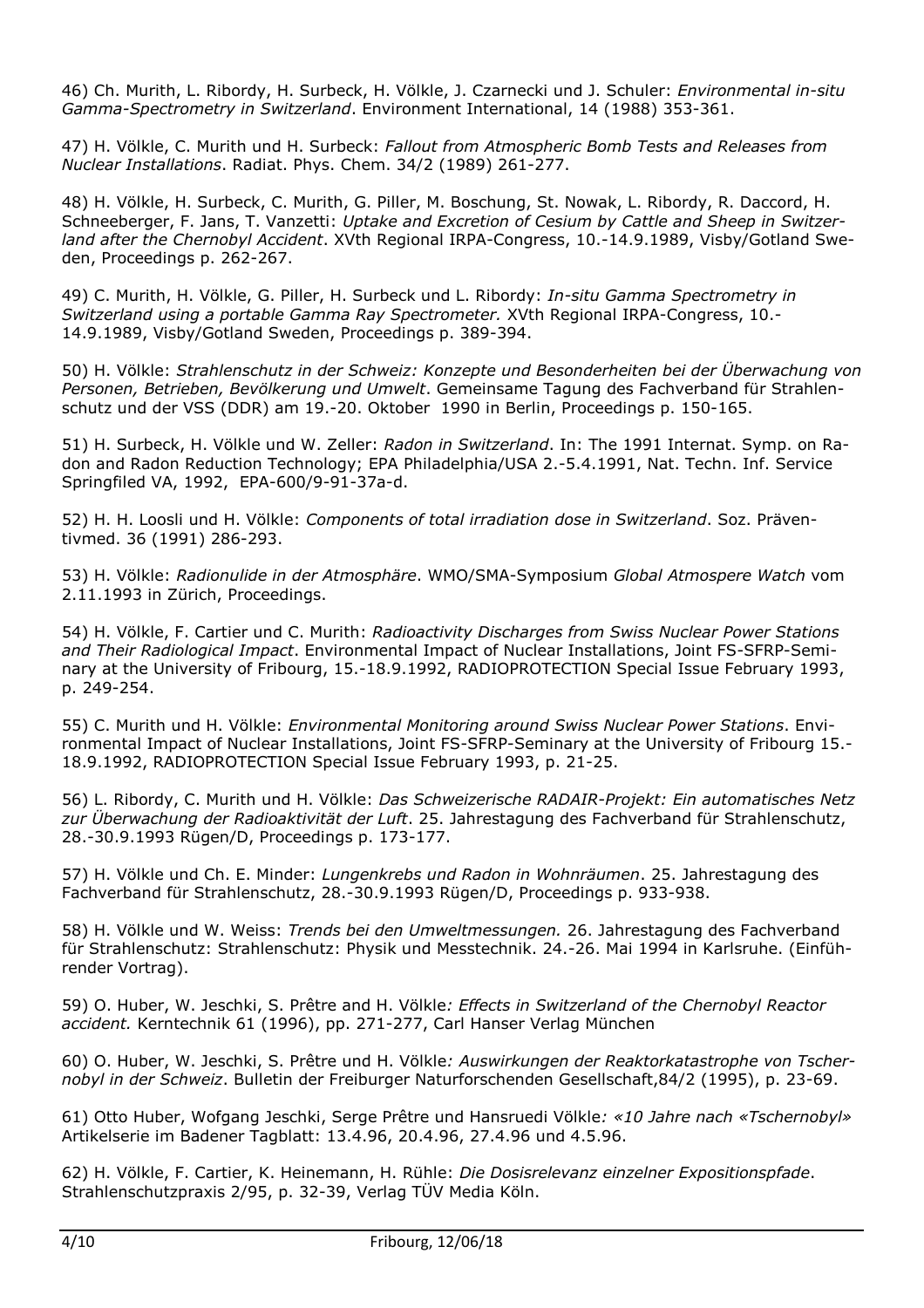63) H. Völkle: A. Neu und S. Weimer: *Altlast Tritium ?* Strahlenschutzpraxis 3/95, p. 30-35, Verlag TÜV Media Köln.

64) H. Völkle: *One Decade after Chernobyl: Summing up the Radiological Consequences: Bericht über die Internationale IAEA-Konferenz in Wien vom 9.-12.4.96.* Strahlenschutzpraxis 3/96, p. 69-74.

65) H. Völkle: *40 Jahre Überwachung der Umweltradioaktivität in der Schwei*z. Strahlenschutzpraxis 4/96 p. 8-16, Verlag TÜV Media Köln.

66) H. Völkle: *Arbeitsweise und Erkenntnisse der Spurenanalyse: Freisetzung von 137Cs in einem spanischen Stahlwerk im Mai 1998.* Strahlenschutzpraxis 3/99 p. 13-15. (incl. Rahmenartikle zum Schwerpunktthema "Spurenanalyse"), Verlag TÜV Media Köln.

67) P. Froidevaux, J.-J. Geering, J.-F. Valley und H. Völkle*: Plutonium und Americium in der Umwelt*. Strahlenschutzpraxis 3/99, p. 31-33, Verlag TÜV Media Köln.

68) H. Völkle: *Tokaimura: Bewertung der Ereignisse aus der Sicht des Strahlenschutzes*. Strahlenschutzpraxis 1/2000 p. 58-64, Verlag TÜV Media Köln.

69) H. Völkle: *Der Nuklearunfall von Tokaimura und die Opfer*. Neue Züricher Zeitung, Beilage Forschung und Technik, 9.2.2000.

70) H. Völkle: *Radioaktivität in unserer Umwelt*. Die Volkswirtschaft 8/94, p. 47-52 (Deutsch und Französisch)

71) H. Völkle: *Radioaktivität: Strahlung und Risiko*. Die Volkswirtschaft 4/96, p. 56-63 (Deutsch und Französisch)

72) H. Völkle: *Rayonnement ionisant et risques sanitaires.* 5ème Colloque transfrontalier CLUSE, Université de Genève 21 – 22 septembre 2000.

73) H. Völkle*: 40 Jahre Überwachung der Radioaktivität in der Schweiz – Geschichte und Geschichten*. Bull. Soc. Frib. Sc. Nat. 89/1 (2000), p. 11-38. Beitrag zu einem gemeinsamen Seminar KUER/BAG/Uni Fribourg vom 24.11.1998 im Bürgerspital Fribourg.

75) H. Völkle: *Der schönste Kreuzgang der Welt*. NZZ, 4.10.2001, Seite 71. (Tourismusbeilage).

76) H. Völkle: *Ist die natürliche Bestrahlung eine "Belastung" ? Natürliche Radionuklide in Lebensmitteln und Gebrauchsgegenständen aus der Sicht der Schweiz.* Strahlenschutzpraxis 2001/1 pp.27- 30.

77) H. Völkle: *Die Radioaktivität der Atmosphäre: Die Schweiz nimmt ein neues Überwachungssystem in Betrieb.* Strahlenschutzpraxis 2001/4, Seiten 74-76, Verlag TÜV Media Köln.

78) H. Völkle und A. Hefner: *Brauchen wir einen Strahlenschutz für die lebende Umwelt ?*; Strahlenschutzpraxis, Vol. 2003/4, Dezember 2003, Verlag TÜV Media Köln.

79) H. Völkle, F. Ayer, M. Jungck, T. Vanzetti et S. Egli: *Teneur en 137Cs de trois espèces de Elaphomyces pronenant de huit forêt de Suisse.* Schweizerische Zeitschrift für Pilzkunde, 2004/3, pp.105 - 112, Juni 2004.

80) H. Völkle: *Malta - Nabel des Meeres*, Freiburger Nachrichten (Mai 2005)

81) H. Völkle: *Buchbesprechung: «Chernobyl - Catastrophe and Consequences»*, von Jim Smith and Nicholas A. Beresford (Editors), Springer 2005, ISBN 3-540-23866-2. in Strahlenschutzpraxis Nr. 2006/1, Verlag TÜV Media Köln.

81) H. Völkle: *«50 Jahre Radioaktivitätsüberwachung in der Schweiz»*, Vortrag am Symposium «50 Jahre Deutscher Wetterdienst» am 9.6.2005 in Langen bei Frankfurt; Veröffentlicht in den Annalen der Meteorolgie Nr 42, Offenbach am Main 2006. Festschrift zu 50 Jahre Überwachung der Radioaktiviät in der Atmosphäre durch den Deutschen Wetterdienst.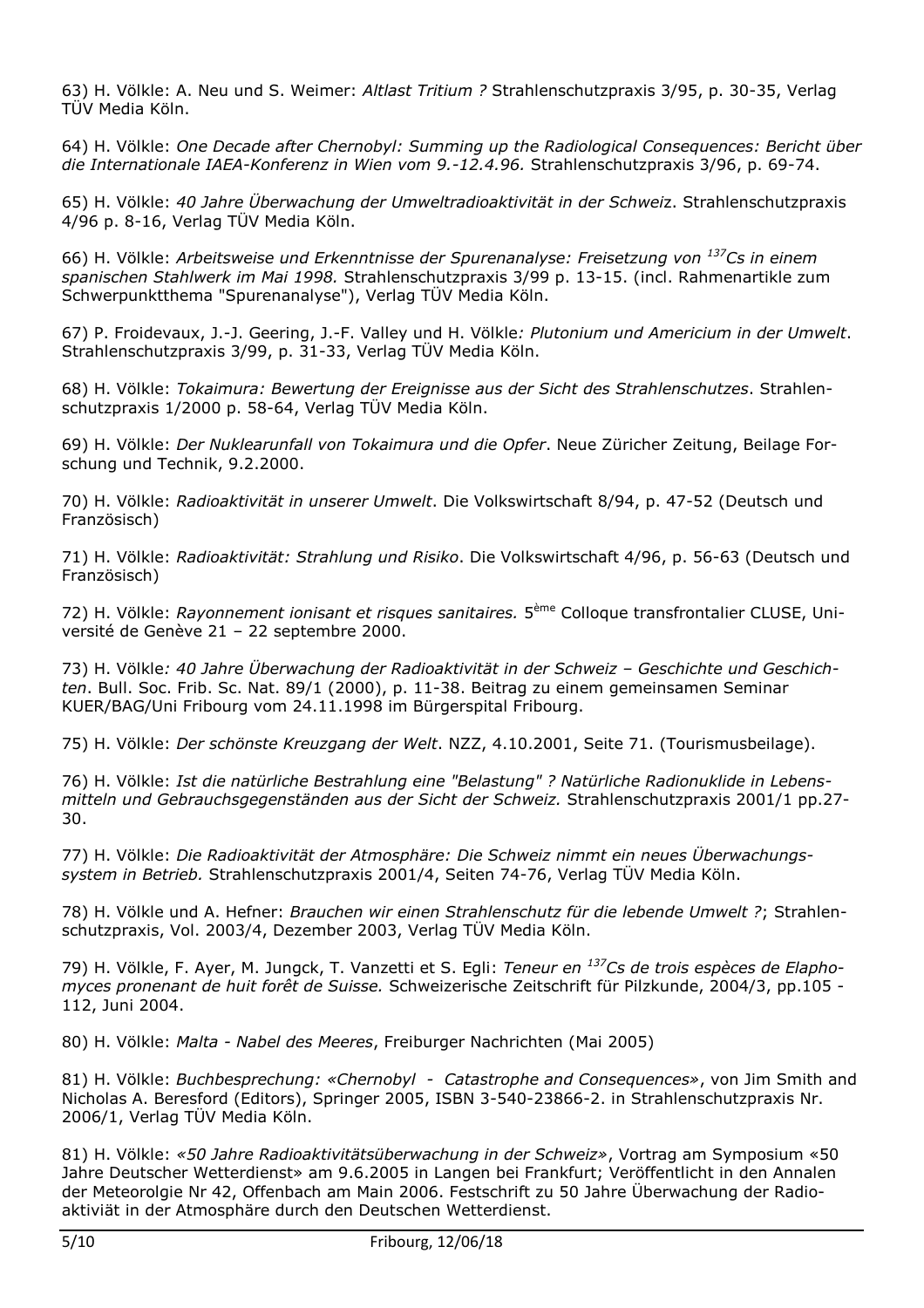82) H. Völkle: *Ionisierende Strahlen und ihre Wirkung auf die Gesundheit*. Universitats Friburgensis, Mars 2005, pp. 18-19.

83) Umweltberichts 2007 BAFU: Kapitel *«Ionisierende Strahlung»*, Umwelt Schweiz 2007 BAFU und BFS.15. November 2006.

84) H. Völkle: *Radiation Protection of the Environment under the Light of the New Concept of Radiation Protection of Non-Human Species.* Refresher Course RC9. Proceedings of the Second European IRPA Congress on Radiation Protection, 15-19 May 2006 Paris.

85) H. Völkle: *50 Years of radiation protection and nuclear power in Switzerland: a brief history*. Atoms for Peace: An International Journal, Vol 1, Nos. 0/3, 2006, pp. 239-244.

86) V. Drozdovitch, A. Bouville, N. Chobanova, V. Filistovitch, T. Ilus, M. Kovačić, I. Malátová, M. Moser, T. Nedveckaite, H. Völkle, E. Cardis: *RADIATION EXPOSURE TO THE POPULATION OF EUROPE FOLLOWING THE CHERNOBYL ACCIDENT*; Radiation Protection Dosimetry (2007), Vol. 123, Nr. 4, pp. 515-528.

87) H. Völke et al: Factsheet *«20 Jahre seit dem Reaktorunfall von Tschernobyl Die Auswirkungen auf die Schweiz»*, Bulletin des BAG 2006

88) Th. Flury and H. Völkle *«Monitoring of Air Radioactivity at the Jungfraujoch Research Station: Test of a new High Volume Aerosol Sampler»*; to be published in Science of the Total Environment (Tagung: 75 Jahr Hochalpine Forschungsstation auf dem Jungfraujoch in Interlaken vom 11.- 13.9.2006.) Science of the total Environment Vol. 391 (2-3), pp.- 284-287.

89) H. Völkle: *50 Jahre Radioaktivitätsüberwachung in der Schweiz*; StrahlenschutzPraxis Heft 2/2007, pp. 52 – 58, Verlag TÜV Media Köln.

90) H. Völkle: *Forschung im Strahlenschutz in der Schweiz: Was wird gemacht - Was ist wünschbar?* StrahlenschutzPraxis Heft 2/2007, pp. 33-34, Verlag TÜV Media Köln.

91) H. Völkle: *Nachruf auf Prof. Otto Huber*. Strahlenschutzpraxis 2/2008; p. 102, Verlag TÜV Media Köln.

92) L. Schaller und H. Völkle: *Nachruf auf Prof. Otto Huber*; Photon 19/2008

93) H. Wershofen, J. Bieringer, S. Frenzel, G. Kanisch, C. Katzlberger, Th. Steinkopff, J. Tschiersch and H. Völkle: *An inter-laboratory comparison of low-level measurements in ground-level aerosol monitoring*. Applied, ICRM2007-Meeting Cape Town 2007; Radiation and Isotopes 66 (2008) 737– 741.

95) B. Bucher und H. Völkle: *Ortsdosis und Ortsdosisleistung in der Umgebung der Schweizer Kernanlagen*. Strahlenschutzpraxis 1/2009, pp. 37-43, Verlag TÜV Media Köln.

96) A. Beutmann, B. Bucher, E. Kümmerle, W. Kukla, E. Pomplun, H. Völkle, A. Wicke: *Zur Dosisrelevanz der einzelnen Expositionspfade bei Emissionen aus Kernkraftwerken*: Vortrag an der gemeinsamen Tagung ÖSV und FS in Alpbach am 21.-25.9.09. Proceedings-Band.

97a) H. Völkle: *Albert Gockel und die kosmische Strahlung*; Juli 2009, SPG Mitteilungen (Mitteilungsblatt der Schweizerischen Physikalischen Gesellschaft)

97b) H. Völkle: *Albert Gockel und die kosmische Strahlung*, Bulletin der Naturforschenden Gesellschaft Freiburg Nr. 97/98 (2008), pp. 105-114

98) H. Völkle: *Radiumhaltige Blitzableiter in der Westschweiz*. Bulletin der Naturforschenden Gesellschaft Freiburg Nr. 97/98 (2008), pp. 125-132

99) H. Völkle: *Die Entsorgung radiumhaltige Blitzableiter in der Schweiz*, In Strahlenschutzpraxis Nr. 1/2011, pp. 82-85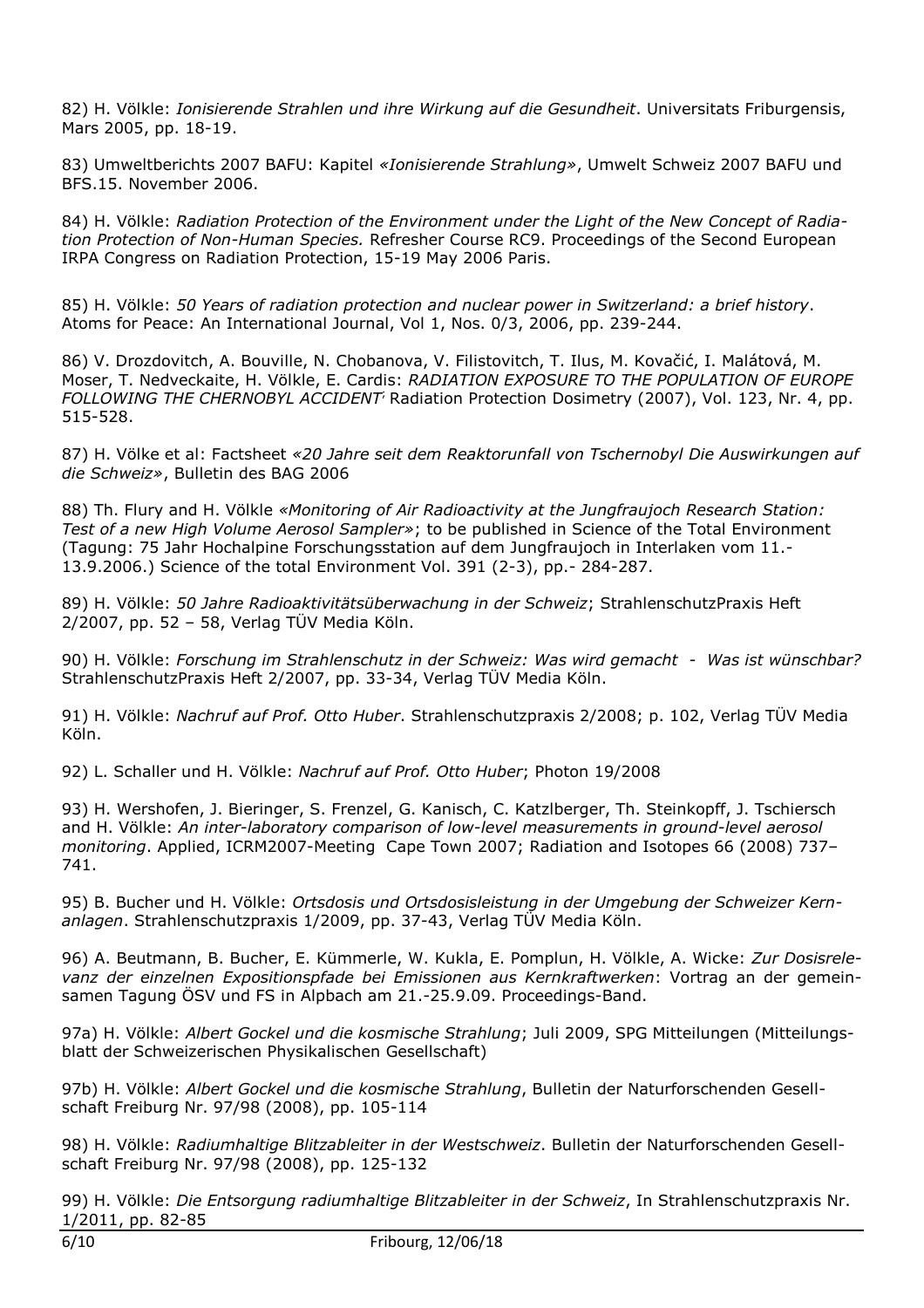100) H. Völkle: *Freiburg und die kosmische Strahlung (Albert Gockel)*, Freiburger Nachrichten 25.7.2011

101) S. Estier, M. Müller, Ph. Steinmann, H. Völkle: *Ein Tiger auf der Spur von Fukushima – Aerosolsammlung mit Schweizer Luftwaffe*. In Strahlenschutzpraxis Nr. 3/2011, pp. 7-9

102) H. Völkle: *Die kosmische Strahlung*. Im Bulletin der Naturforschenden Gesellschaft Freiburg (100; p. 75-109)

103) H. Völkle: *Das Standardmodell der Elementarteilchen*. Im Bulletin der Naturforschenden Gesellschaft Freiburg (Nr. 100, pp. 110-140)

104) H. Völkle: *Die schweizerische Canupis-Studie zur Krebserkrankung bei Kindern in der Nähe von Kernkraftwerken*. In Strahlenschutzpraxis Nr. 4/2011, pp. 51-53

105) H. Völkle: *Die Canupis-Studie*. im Bulletin Bulletin der Naturforschenden Gesellschaft Freiburg (Nr. 100, p. 141-148)

106) H. Völkle: *Krebs durch Kernkraftwerke ?* (Canupis-Studie). "Universitas: Krebs, Ennemie public nr. 1", Nr. 2, Decembre 2011

107) H. Völkle: *Die kosmische Strahlung: Geschichte, Herkunft und Auswirkungen*. In Strahlenschutzpraxis 2/2012. pp. 33

108) H. Völkle: *Albert Gockel et le Rayonnement cosmique*. Le Photon Nr. 22 (2011), p. 16

109) H. Völkle: *Nutzen der Umweltüberwachung für den Strahlenschutz*. Eingeladener Vortrag an der Jahrestagung des Fachverband für Strahlenschutz vom 17.-20.9.2012 in Karlsruhe (s. Tagungsband)

110) H. Völkle: *Steiniger Weg der Nachhaltigkeit*. Universitas Juni 2013, Nr. 4, pp. 10-12.

111) H. Völkle: *Erhöhte kosmische Strahlung beim Fliegen – Einführung und Überblick*. Strahlenschutzpraxis 2/2014, pp.4-5.

112) H. Völkle: *Was ist kosmische Strahlung?* Strahlenschutzpraxis 2/2014. Pp. 31-34.

113) H. Völkle: *Die Sonne – unser Stern*. Bulletin der Freiburger Naturforschenden Gesellschaft, Bull. Soc. Frib. Sc. Nat. – Vol. 102(2013), pp. 85-106.

114) H. Völkle: *Einige persönliche Gedanken zur Entsorgung radioaktiver Abfälle*. Bulletin der Freiburger Naturforschenden Gesellschaft, Bull. Soc. Frib. Sc. Nat. – Vol. 102(2013), pp. 107-112.

115) H. Völkle: *WHO-Berichte zur Reaktorunfall von Fukushima*. Bulletin der Freiburger Naturforschenden Gesellschaft, Bull. Soc. Frib. Sc. Nat. – Vol. 102(2013), pp. 113-116.

116) H. Völkle: *50 Jahre Radioaktivitätsüberwachung an der Universität Freiburg – von der KUER zur SUER*: 1956-2007. Photon Nr. 25/2014: pp. 2-5

117) H. Völkle: *Einige persönliche Gedanken zur Ethik im Strahlenschutz*. Strahlenschutzpraxis 4/2014, pp. 11-17

118) H. Völkle: *Risk Management bei den Auswirkungen von konventionellen und kerntechnischen Katastrophen*; Leserbrief, Strahlenschutzpraxis Nr. 4/2014, pp. 92-93

119) H. Völkle: *Gesundheitliche Risiken des Flugpersonals.* FME-News, 14/2016, pp. 3-4

120) H. Völkle: F*riedrich Dessauer's Freiburger Zeit (1937 – bis 1951)* ; Bulletin der Freiburger Naturforschenden Gesellschaft Nr. 103 (2014), pp. 91-99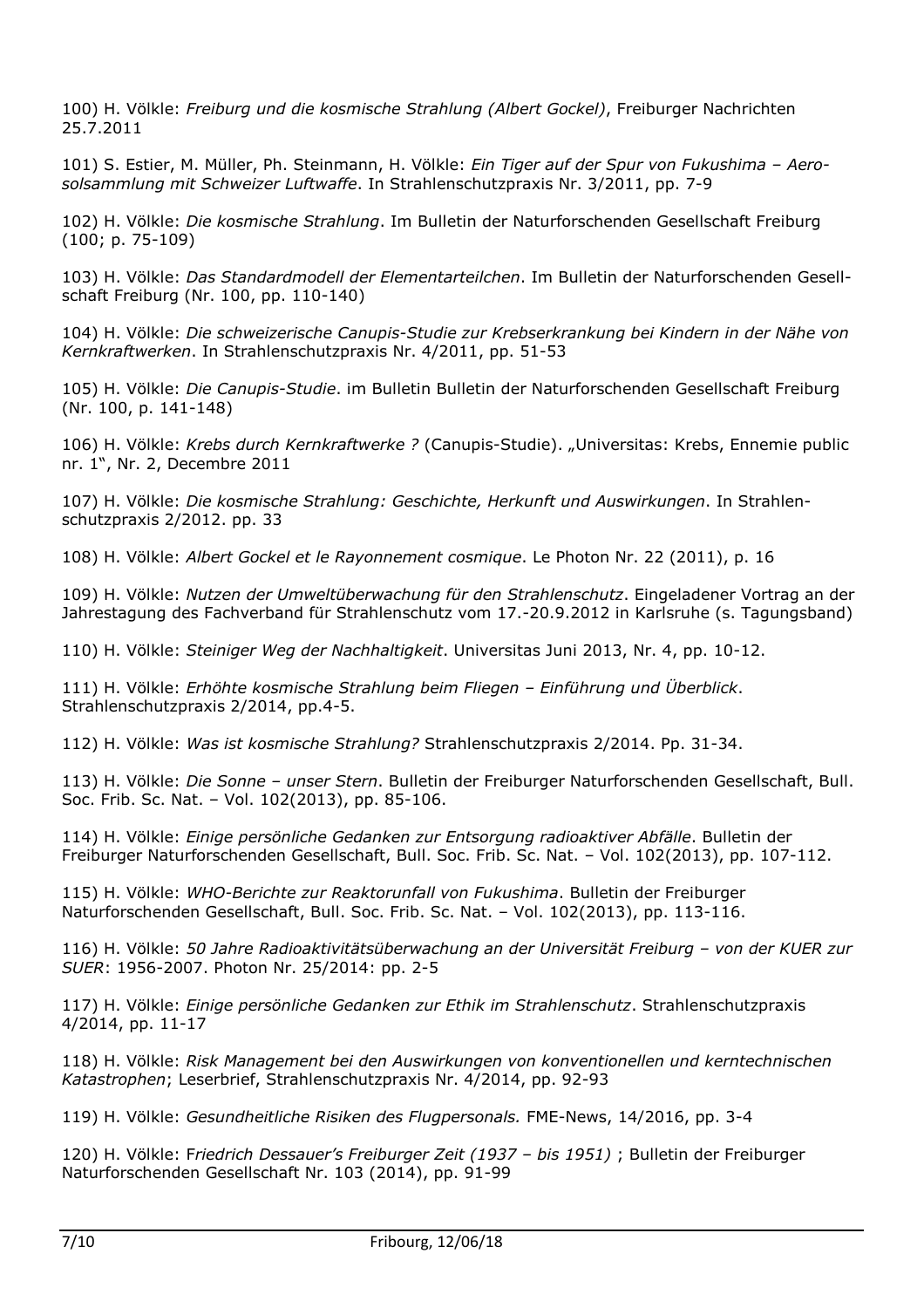121) H. Völkle: *Erhöhte kosmische Strahlung beim Fliegen und deren mögliche Folgen auf die Gesundheit beim fliegenden Personal* ; Bulletin der Freiburger Naturforschenden Gesellschaft Nr. 103 (2014), pp. 100-104

122) H. Völkle: *50 Jahre Radioaktivitätsüberwachung an der Universität Freiburg − von der KUER zur SUER*: 1956-2007, Bulletin der Freiburger Naturforschenden Gesellschaft Nr. 103 (2014), pp. 105- 116

123) H. Völkle: *A brief History of Nuclear Disasters: Prevention, Consequences and Re-coverage*. GRF Davos Plaent@Risk, Vol. 3, Number 2, Special Issue on the 5th IDRC Davos 2014, January 2015. https://planet-risk.org/index.php/pr

124) H. Völkle: *Die Kernwaffenversuche und der Beginn der Radioaktivitätsüberwachung am Beispiel der Schweiz*; Strahlenschutzpraxis 1/2016, pp. 52-59

125) H. Völkle: *Zur Wirkung ionisierender Strahlung*. Bulletin der Friburger Naturforschenden Gesellschaft, Nr. 104 (2015), pp. 171-208

126) H. Völkle: *Öffentlichkeitsarbeit im Strahlenschutz – eine Daueraufgabe*; Strahlenschutzpraxis 3/2016, pp. 54-58.

127) H. Völkle, G. Hampel and J. Feinhals: *Radiation Protection Culture in Waste Management*. Executive Summary of joint Workshop of the German-Swiss Fachverband für Strahlenschutz (FS) and the International Radiation Protection Association (IRPA) for September  $1^{st}$  to August  $3^{rd}$  in Böttstein/AG. Strahlenschutzpraxis 2/2016, pp. XX-XX (to be published) ; cf. FS-Website: http://www.fs-ev.org/fileadmin/user\_upload/89\_News/02\_Dokumente/Summary-RPCulture\_Workshop.pdf

128) J. Schädelin, F. Nigggli and H. Völkle: *Keine Kinderleukämien durch Emissionen aus Kernanlagen: Nach langer Aufarbeitung nun endlich Klarheit;* Strahlenschutzpraxis 3/2017, pp. 53- 57.

128a) J. Schädelin, F. Nigggli and H. Völkle: *Kinderleukämie um Atomkraftwerke: Nach langer Aufarbeitung nun endlich Klarheit;* Schweizerische Ärztezeitung SÄZ, Nr. 98 (36), 2017, pp. 1102- 1104.

129) H. Völkle, S. Delgado und F. Wüstholz: *Fatale Fleischeslust*. Universitas, 2016-14 Juni, pp 19- 20.

130) H. Völkle: *Die Physik in Freiburg im ersten Jahrhundert seit der Gründung der Universität*. Bulletin der Freiburger Naturforschenden Gesellschaft, Nr. 105 (2016), pp. 135-162.

131) H. Völkle: *Schwermetalle in Stadtgärten: Auch Freiburg betroffen*. Bulletin der Friburger Naturforschenden Gesellschaft, Nr. 105 (2016), pp. 120-2134

132) H. Völkle: *Natürliche Radionuklide im menschlichen Körper*. Strahlenschutzpraxis 2/2017, pp. 19-22.

133) H. Völkle: *Sind (natürliche) Radioaktivität und ionisierende Strahlung für uns und unsere Erde Notwendig ?* Strahlenschutzpraxis 1/2017, pp. 27-30.

134) Karl Ledermann, Felix Niggli Serge Prêtre, Jürg Schädelin, Hansruedi Völkle und Daniel Frey: *Kinderleukämie und Kernkraftwerke – (k)ein Grund zur Sorge? (Grundlagen, Studien, Anaylsen)*. Herausgegeben vom Forum Medizin und Energie, 4000 Basel, 3. Auflage März 2012.

135) Hansruedi Völkle: *Guillaume Ritter – Ingenieur, Unternehmer und Visionär*. Bulletin der Freiburger Naturforschenden Gesellschaft, Nr. 106 (2017), pp. 127-142.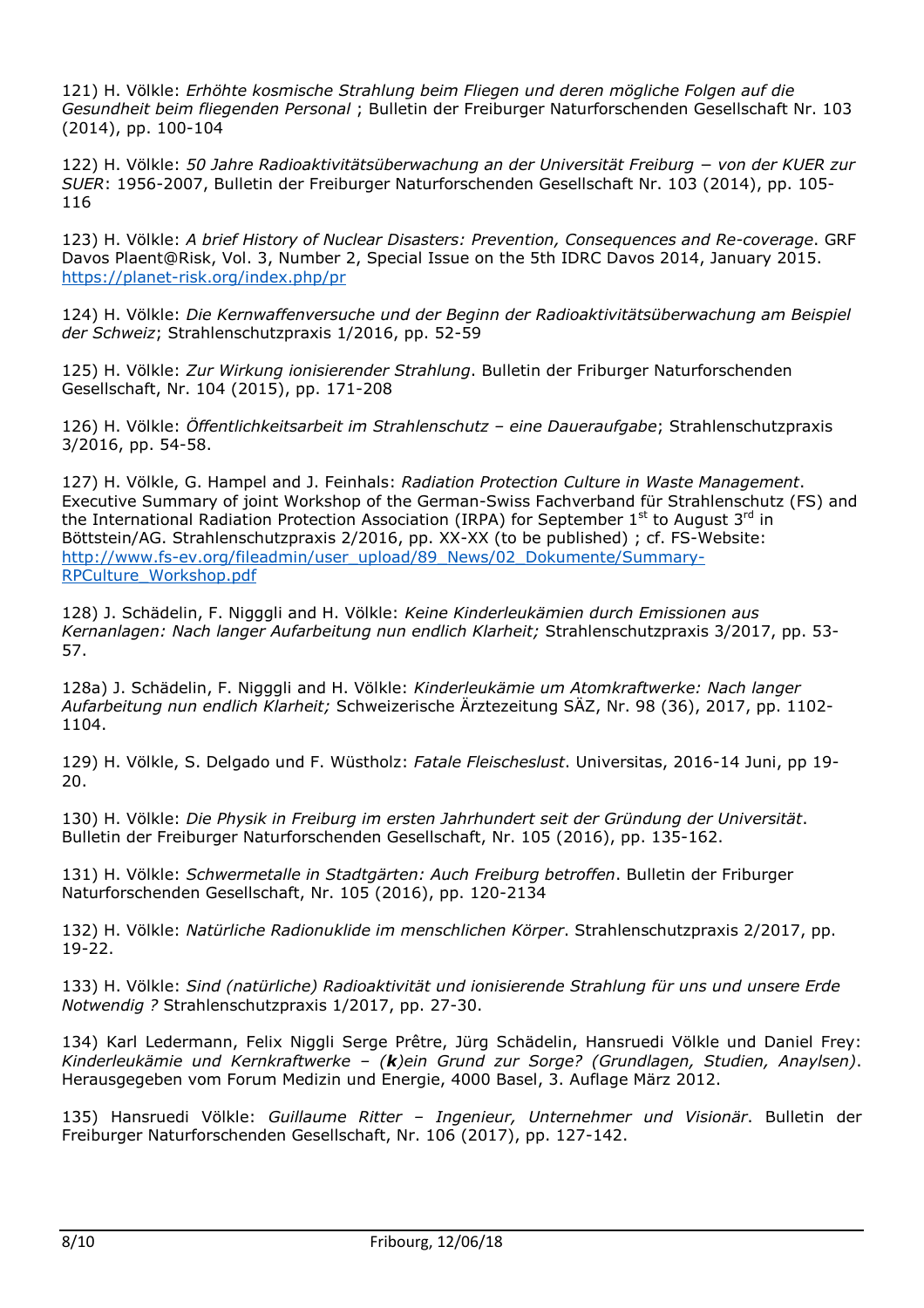# **Annual reports of the KUER and the Swiss Feral Office of Public Health (SFOPH / BAG)**

O. Huber, J. Halter, H. Völkle und B. Michaud: *18. bis 30. Berichte der Eidg. Kommission zur Überwachung der Radioaktivität zuhanden des Bundesrates* (KUER-Jahresberichte from 1974 to 1988). Beilage zum Bulletin des Bundesamtes für Gesundheitswesen, Bern.

Together with other authors: Jahresberichte des Bundesamtes für Gesundheit (SFOPH/BAG) zu *Umweltradioaktivität und Strahlendosen in der Schweiz*: 1989/90, 1991, 1992, 1993, 1994, 1995, 1996, 1997, 1998, 1999, 2000, 2001, 2002, 2003, 2004, 2005, 2006, 2007, ..

### **Other reports:**

O. Huber, J. Halter, H. Loosli und H. Völkle: *25 Jahre Radioaktivitätsüberwachung in der Schweiz*. Bundesamt für Gesundheitswesen, Bern, November 1982.

H. Völkle, Ch. Murith, J. Czarnecki und J. Schuler: *Beweissicherung KKW Gösgen-Däniken:* Jährliche Zwischenberichte über die Radiologische Umgebungsüberwachung. 1. Bericht: 21. November 1978 etc. bis Schlussbericht vom 25.6.1981.

Ch. Murith, H. Völkle, J. Czarnecki, W. Baur, F. Cartier und J. Schuler: *Beweissicherung und Umgebungsüberwachung KKW Leibstadt*: Jährliche Zwischenberichte über die radiologische Umgebungsüberwachung. 1. Bericht vom 19.6.1981 etc. bis 2006, ....

J. Czarnecki, H. Pfeiffer und H. Völkle: *Begründung für die Abgabegrenzwerte für radioaktive Stoffe für das Kernkraftwerk Gösgen*. AKS 17/43, 22.2.80. Bericht zu den Beschwerdeverhandlungen KKW Gösgen.

H. Völkle: *Energie nucléaire et environnnement: La Surveillance de la radioactivité en Suisse*. 7ème journée d'étude ASPEN, 11.5.1984, Lausanne (Tagungsbericht).

H. Völkle: *Radonmessungen in Schweizer Wohnhäusern*. Bericht zum Radon-Status-Seminar vom 3.12.1985, ETH-Zentrum Zürich.

M. Tscherner, H. Surbeck und H. Völkle: DSK-Bericht Nr. 90/3: *Strahlenexposition der Bevölkerung durch Radon im Wohnbereich*. Stand Oktober 1990.

H. Völkle and F. Steffes: *Radon in Schweizer Wohnhäuser: Bisherige Ergebnisse*. In: Radon und Strahlenbiologie der Lunge; Fortbildungstagung am Paul-Scherrer-Institut 25.11.1988. PSI-Bericht Nr. 22, Januar 1989, p. 81-116.

H. Völkle, B. Sturny, F. Steffes, P.-A. Tercier, R. Turffer, M. Schnyder, Ch. Johner: *Radon-Messungen in Schweizer Wohnhäusern*. In: Radonprogramm Schweiz "RAPROS"; Bericht über die Ergebnisse der Jahre 1987-1991. BAG, Bern, p. 51-64.

H. Völkle, H. Surbeck, Ch. Murith, G. Piller, L. Baeriswyl, P. Beuret, G. Ferreri, M. Gobet, A. Gurtner, L. Ribordy: *Zwischenberichte (halbjährliche Laborberichte) der Sektion zur Überwachung der Radioaktivität* des BAG.

Together with other authors: *Verstrahlungslage in der Schweiz nach dem Unfall Tschernobyl*. Bundesamt für Gesundheit, Bern, September 1986.

H. Völkle: *Die Schweiz vier Jahre nach dem Reaktorunfall Tschernobyl*. Bulletin des Bundesamtes für Gesundheit Nr. 20 (1990) 289-293.

### **Loseblattsammlung of the German-Swiss «Fachverband für Strahlenschutz»:** *Empfehlungen zur Überwachung der Umweltradioaktivität:*

LB 1) Blatt 3.1.1.: D. Borchard und H. Völkle: *Überwachung der Gamma-Ortsdosisleistung.*

LB 2) Blatt 3.1.6.: K. Frenkler und H. Völkle: *Überwachung der Radioaktivität der Niederschläge.*